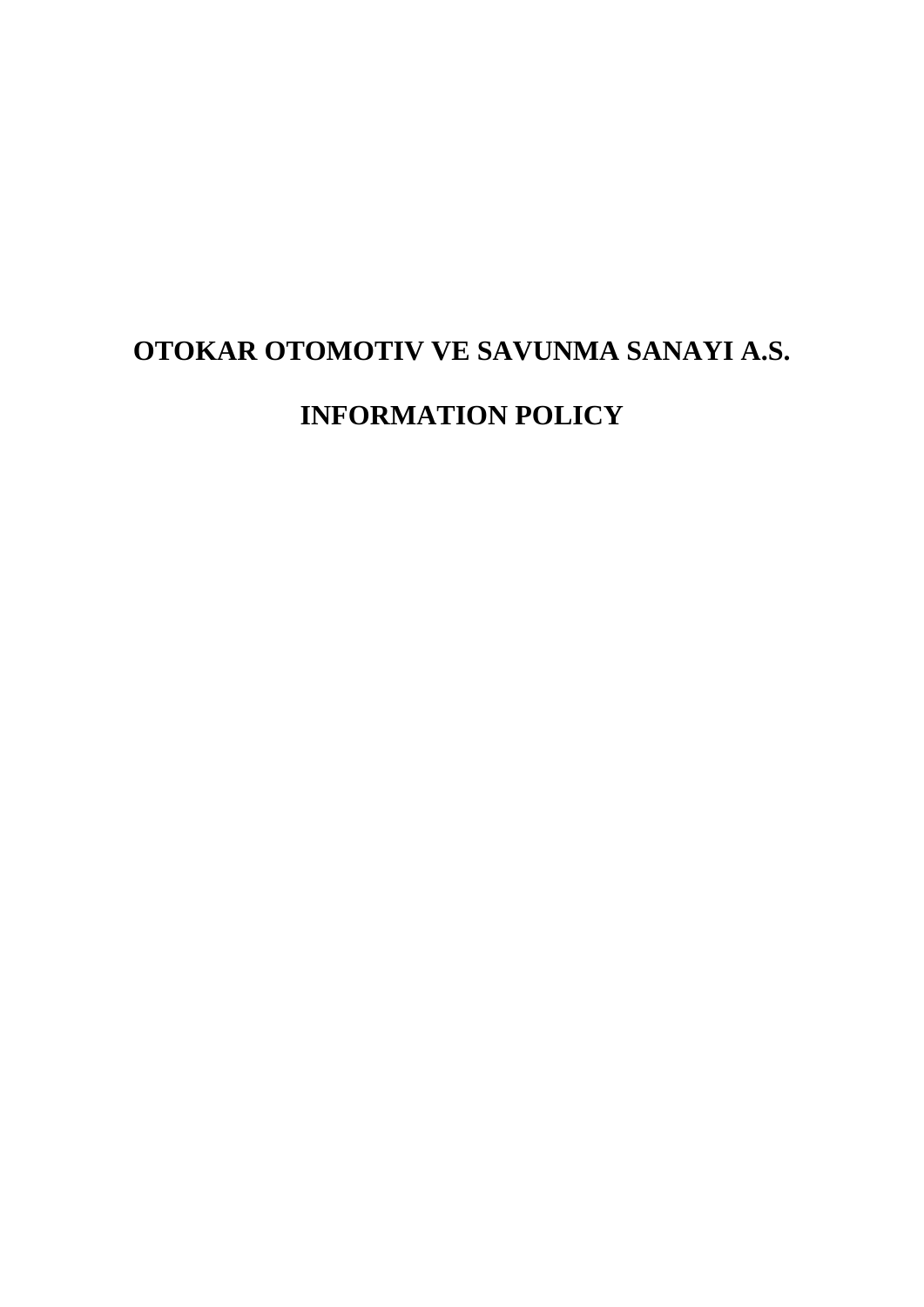## **Table of Content**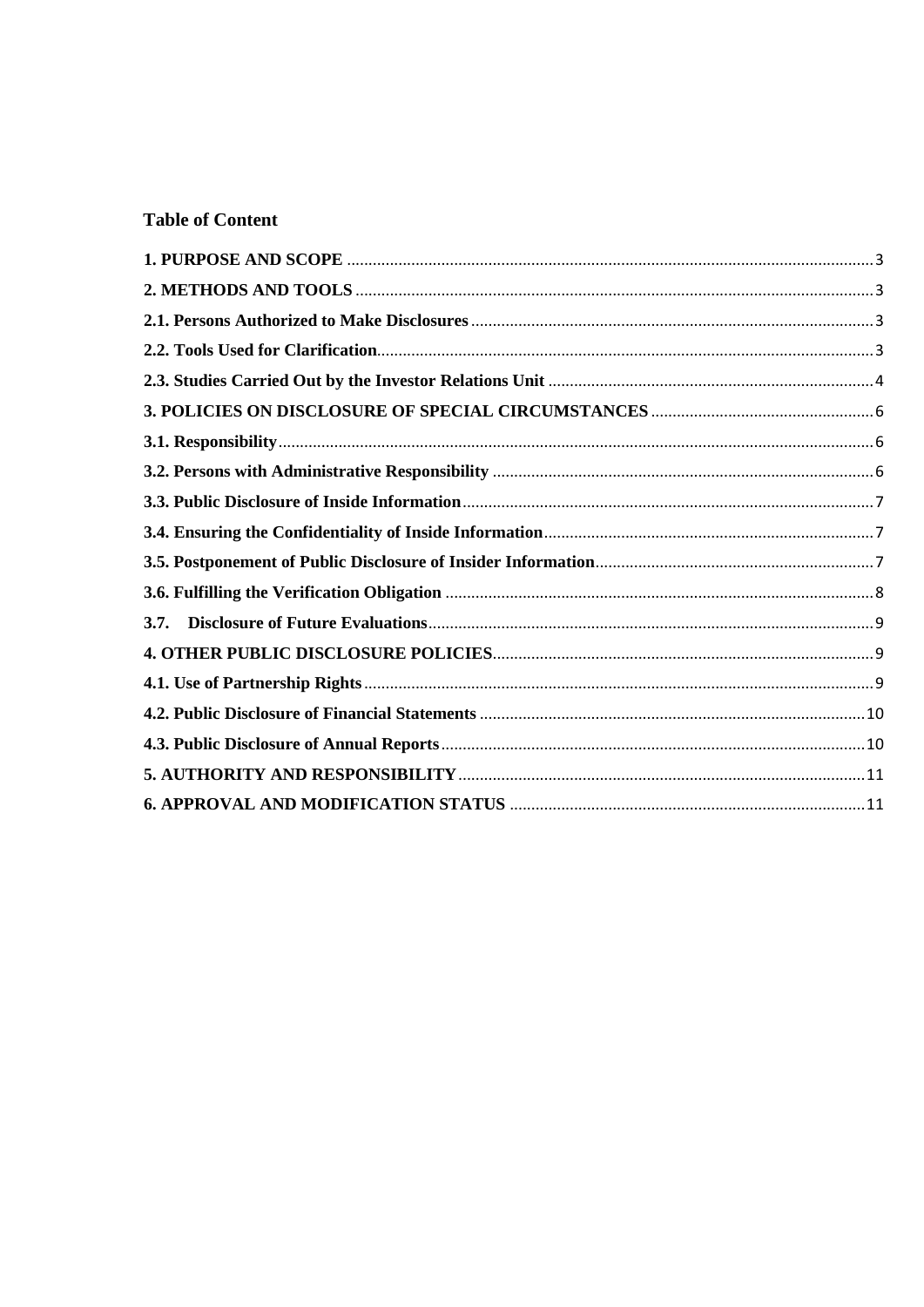#### <span id="page-2-0"></span>**1. PURPOSE AND SCOPE**

Purpose of the Disclosure Policy of Otokar Otomotiv ve Savunma Sanayi A.Ş. ("Otokar") is to determine the methods and principles that will be used to share in an understandable, sufficient and easily accessible way in a timely, accurate, complete, direct manner in accordance with the equal treatment principle, information and developments that may affect the price of its shares or the investor's decision, including Otokar's past operational and financial performance, excluding trade secrets, and future evaluations, in a manner that will respond to the regulations and the expectations of the stakeholders,

Otokar follows an active and transparent disclosure policy; In all practices regarding public disclosure, within the framework of Otokar Ethical Principles, the Turkish Commercial Code ("TCC"), Capital Markets Board ("CMB") and Borsa İstanbul A.Ş. (BIST) regulations and aims to implement an effective information policy.

## <span id="page-2-2"></span><span id="page-2-1"></span>**2. METHODS AND TOOLS**

#### **2.1. Persons Authorized to Make Disclosures**

In principle, disclosures and notifications to be made on behalf of Otokar within the framework of the above-mentioned purpose and scope, except for the forms, statements and reports signed in accordance with the signature circular, are made by the Members of the Board of Directors, the General Manager, the Deputy General Manager responsible for Financial Affairs and the Finance, Risk Management and Investor Relations Director.

In addition, the Investor Relations Unit ("YIB") consisting of Finance Risk Management and Investor Relations Director, Investor Relations and Corporate Governance Unit Manager and Investor Relations and Corporate Governance Specialist under the management of the Assistant General Manager responsible for Financial Affairs, established within the structure of the Assistant General Manager of Financial Affairs, Promotion of Otokar to existing and potential investors, investment institutions and financial institutions in the country and abroad; It may communicate on behalf of Otokar on meeting information requests, including analysts and financial experts working in these institutions, and answering questions sent to them within the scope of investor relations.

## <span id="page-2-3"></span>**2.2. Tools Used for Clarification**

Within the framework of CMB and BIST regulations and TCC provisions, Otokar may use the following methods and tools for public disclosure:

- Material event disclosures and company general information form announced on the Public Disclosure Platform ("KAP"),
- Financial statements, independent audit reports and annual reports announced on Public Disclosure Platform,
- Corporate Governance Compliance Report and Corporate Governance Information Form announced on Public Disclosure Platform,
- Corporate website [\(www.otokar.com.tr\)](http://www.otokar.com.tr/) and corporate applications on digital platforms,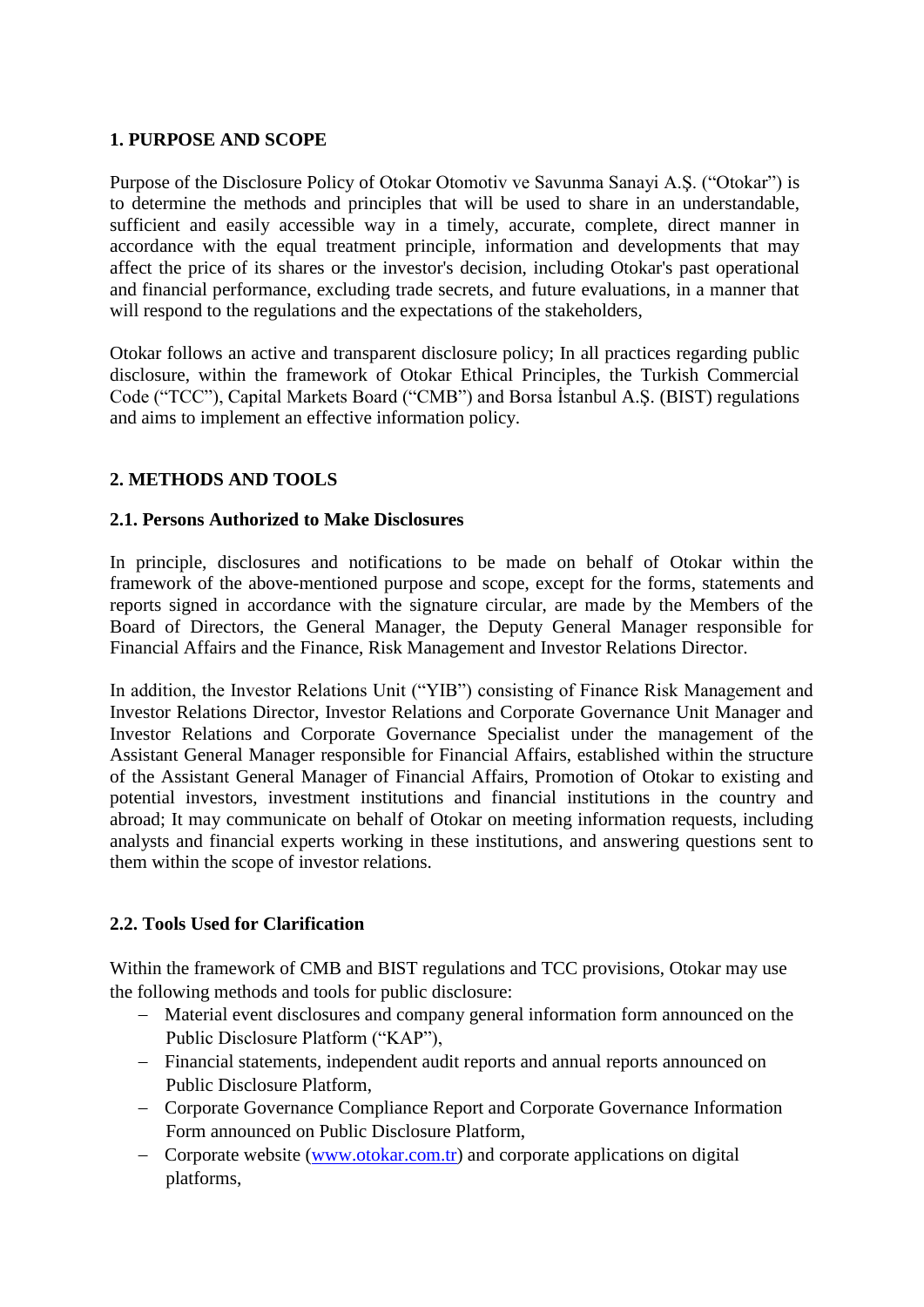- Information and promotional documents prepared for investors; company presentations,
- Investor and analyst meetings; Information meetings and meetings with capital market participants, including those in the digital environment,
- Prospectus, circular, issuance document, announcement texts and other documents required to be prepared in accordance with CMB regulations,
- Press releases made through written, visual and digital media,
- MKK's e-Company and e-GCS platforms,
- Announcements and announcements made through the Turkish Trade Registry Gazette and daily newspapers.

Depending on the nature of the explanation, only one of these methods and tools can be used, or more than one tool can be used when necessary.

#### <span id="page-3-0"></span>**2.3. Studies Carried Out by the Investor Relations Unit**

Otokar's Investor Relations and Corporate Governance Unit is responsible for regular relations with current and potential shareholders, analysts and capital market experts, answering the questions of investors and other capital market participants in the most efficient way, and ensuring the fair value of the company's capital market instruments traded in financial markets. It carries out the works to provide the necessary information to reach it. The Investor Relations Unit manages communication with shareholders and other stakeholders in order to avoid asymmetrical distribution of information and to ensure that information is easily accessible, understandable, analyzable, timely and accurate.

The primary objective of the Investor Relations Unit is to ensure the most effective mutual relationship between the company and the investors. In this context, the Investor Relations Unit acts as a bridge between the senior management of the company and the investors. On the one hand, while conveying the investment messages of the company to the investors; On the other hand, periodic reports are made in order to convey the evaluations and feedbacks from the investors to the senior management. Thus, it is ensured that the information is twosided.

#### **Information Meetings**

Otokar's operational and financial performance; Otokar's senior executives, Finance Risk Management and Investor Relations Director and Investor Relations Unit officials, brokerage houses, analysts and capital market participants such as investors, in order to ensure that their vision, strategy and goals and the added value they create for their investors are best explained and promoted to investors and analysts. meet frequently.

Investor Relations Unit officials, who strive to meet all meeting requests received throughout the year, also regularly attend conferences and meetings organized face-to-face or digitally in Turkey and abroad. In addition, it also organizes one-on-one information meetings with investors. The General Manager and the Assistant General Manager of Financial Affairs may also attend these meetings from time to time; thus, communication between existing and potential investors with senior management becomes more effective.

In order to ensure effective financial communication with current and potential investors, presentations of financial results are prepared quarterly and published on the website. In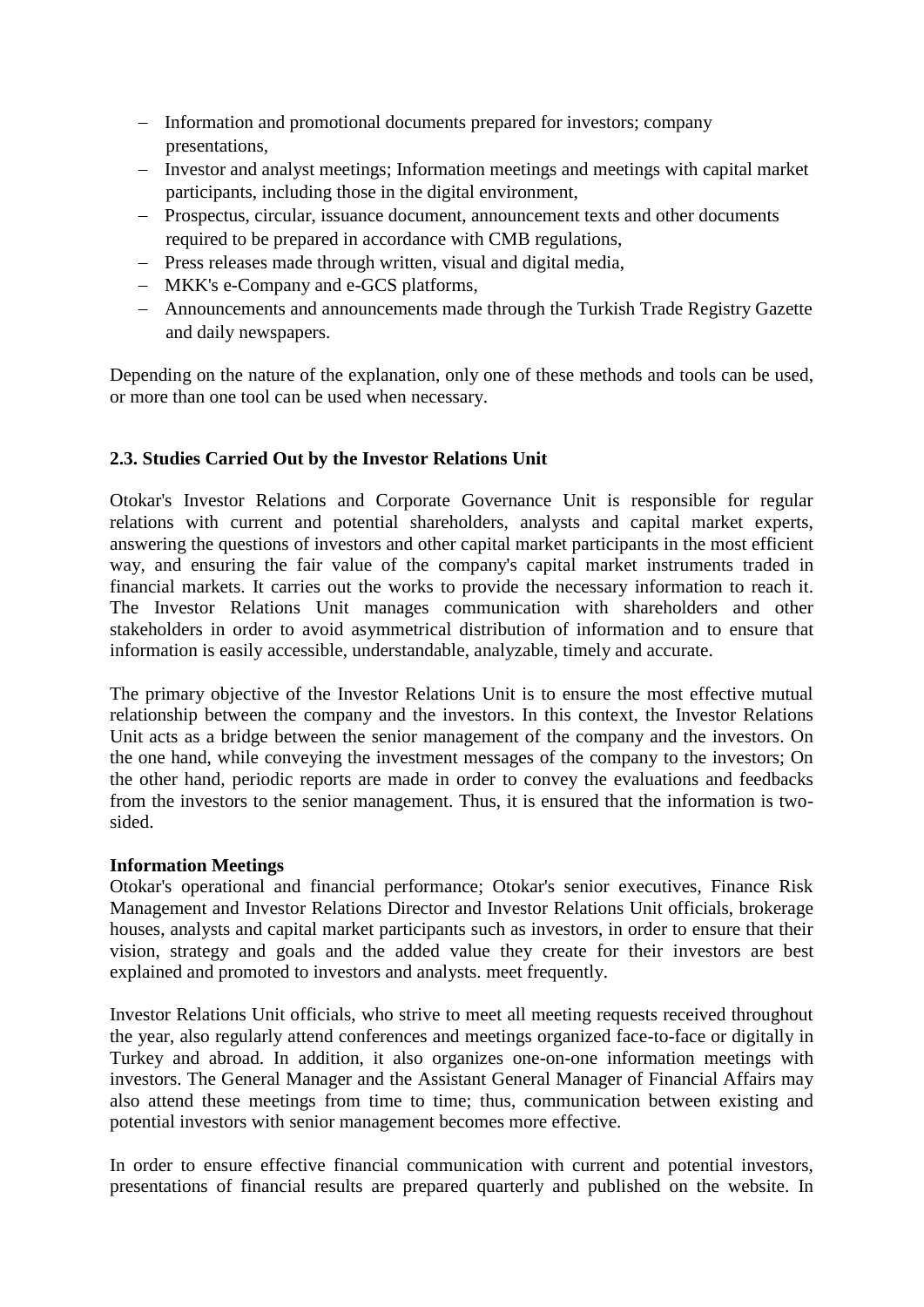addition, from time to time, analyst meetings or teleconferences are held with the participation of Finance Risk Management and Investor Relations Director, Investor Relations Unit officials, and sometimes the General Manager and Assistant General Manager of Financial Affairs, where questions from investors and analysts are answered.

The dates of the teleconferences and meetings that Otokar will hold with analysts and investors in the country and/or abroad are announced to the public on Otokar's corporate website (www.otokar.com.tr) so that investors can follow up. The investor presentation, which is updated quarterly and published on the website, is also used in these meetings. In addition, if teleconferences are organized, they can be made with broad participation by internet broadcasting method and published on the site with the deciphering of all the details of the question-answer section.

#### **Information and Promotional Documents**

The Investor Relations Unit provides presentations, investor bulletins, summary information, website, annual report, teleconferences, investor meetings, corporate applications on digital platforms, etc. while aiming to inform the investors in the best way with the tools; ensures that all these tools are prepared, published and updated in accordance with the legislation.

With the regularly updated website and the informative notes made available to investors on the website, it is aimed that capital market participants can closely follow developments regarding Otokar and access investor relations tools. Explanations on the content of annual reports and websites are given in the relevant section below.

The list and contact information of analysts following Otokar are made available to investors in the investor relations section of the Otokar corporate website, and Otokar has no authority or responsibility to review, verify or approve analyst reports or models.

#### **Information Requests**

Investor Relations Unit, shareholders, investors, analysts and other capital market stakeholders disclosed to the public within the scope of this Policy, directed by means of telephone and e-mail, in order to effectively exercise their right to receive information; It answers all questions, complaints, opinions and suggestions regarding the available information or evaluating this information as soon as possible and ensures that the information in the "Investor Relations" section of Otokar's website is disclosed in a timely manner and kept up to date.

#### **Website**

The section of Otokar's corporate website titled "Investor Relations" is dedicated to financial and non-financial information that current and potential investors and analysts may need in valuing company shares or monitoring Otokar's performance, and is actively used for public disclosure. The majority of the information on the website is prepared in Turkish and English and is constantly updated.

The Corporate Communications Department is responsible for the coordination of the preparation of the Otokar website. The content of the website is prepared in such a way that it can contain different information that all stakeholders can benefit from.

Determining and managing the content of the investor relations department is under the authority and responsibility of the Investor Relations Unit. This section is a platform where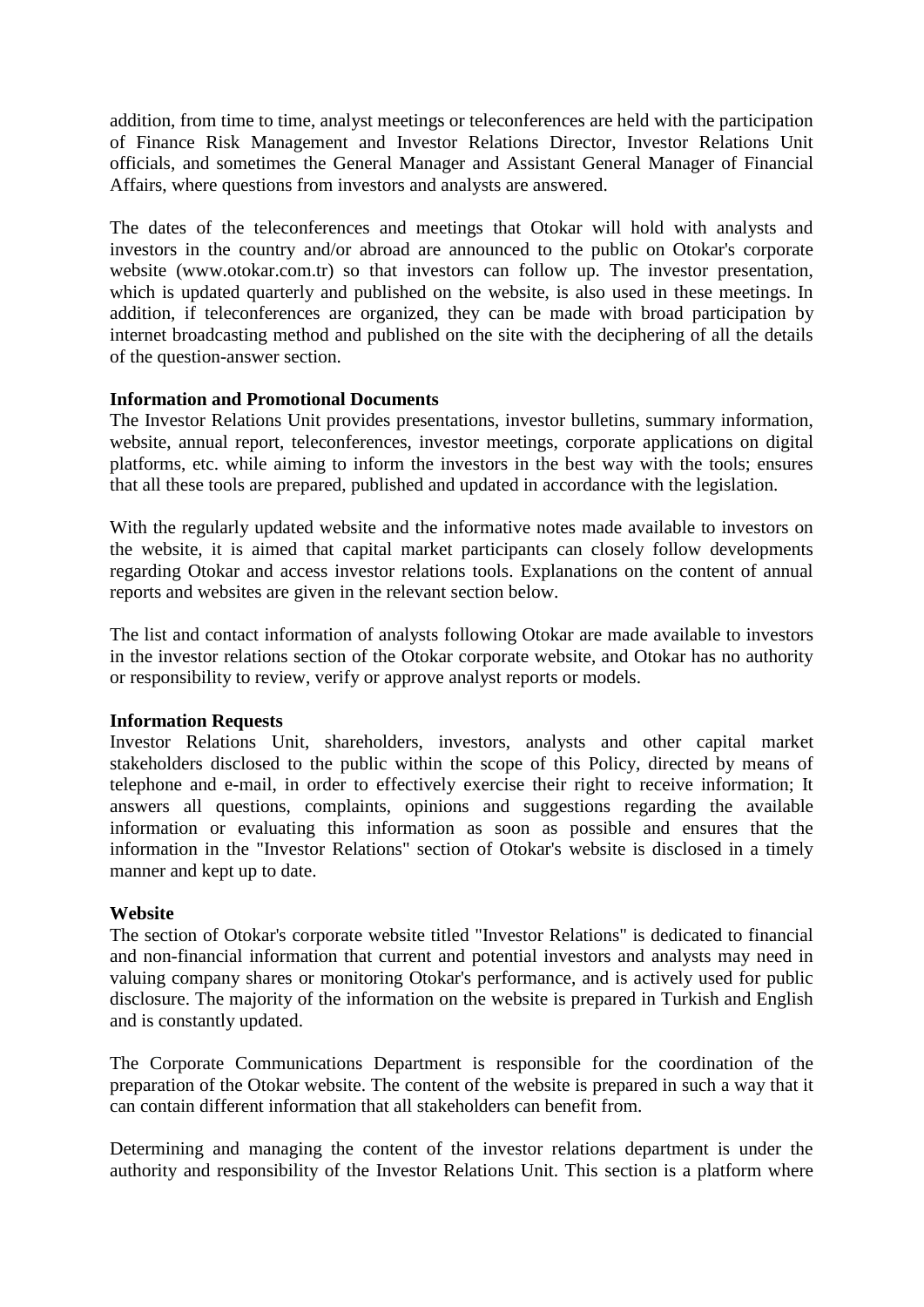detailed and comprehensive information that investors and analysts will need in valuing companies and monitoring the performance of the company and the stock can be viewed. In the "Investor Relations" section; Annual reports, financial statements and footnotes, monthly production and sales figures as reported to the Automotive Industry Association, and quarterly export amounts, investor presentations and bulletins, material disclosures, General Assembly documents, Corporate Governance documents and similar information. . Information shared with associations such as OSD is also published on Otokar's corporate website, informing all stakeholders simultaneously.

In addition to the information and documents required to be included within the scope of investor relations and information society services, the website is within the framework of the Turkish Commercial Code and Corporate Governance Principles, as well as Otokar's "Dividend Distribution Policy", "Disclosure Policy", "Remuneration Policy" and "Otokar Ethical Principles". It also includes policies and practices such as " and analysis and evaluations; In addition to current information, historical information and statistics are also available on the website.

## <span id="page-5-0"></span>**3. POLICIES ON DISCLOSURE OF SPECIAL CIRCUMSTANCES**

## <span id="page-5-1"></span>**3.1. Responsibility**

The Financial Affairs Assistant General Manager is authorized and responsible for fulfilling the Otokar material event disclosure obligation, and this task is carried out by ensuring the necessary coordination with other relevant units.

In principle, material disclosures are disclosed in Turkish and English on the Public Disclosure Platform (KAP) with the electronic certificates of the General Manager and the Assistant General Manager of Financial Affairs and published on the company website. However, if the electronic certificate of any of the General Manager and Financial Affairs Assistant General Manager cannot be used, it is also possible to use the electronic certificates of other authorized managers.

## <span id="page-5-2"></span>**3.2. Persons with Administrative Responsibility**

In the list of persons with administrative responsibility of Otokar A.S., there are members of the Board of Directors of Otokar A.S. and those who regularly access inside information related to Otokar, directly or indirectly, and who are also authorized to make administrative decisions that affect Otokar A.S.'s future development and commercial goals. These persons, who have regular access to information and are also authorized to make administrative decisions, include the members of the Board of Directors of the Company and its main partner, Otokar A.S. General Manager and Assistant General Managers, and some senior executives of the main partner Koç Holding A.S. (Koç Holding CEO, CFO, relevant Presidents, Directors, Chief Legal and Compliance Counsel and Secretary General). Information about the persons with administrative responsibility within the company is announced on the company website [\(www.otokar.com.tr\)](http://www.otokar.com.tr/).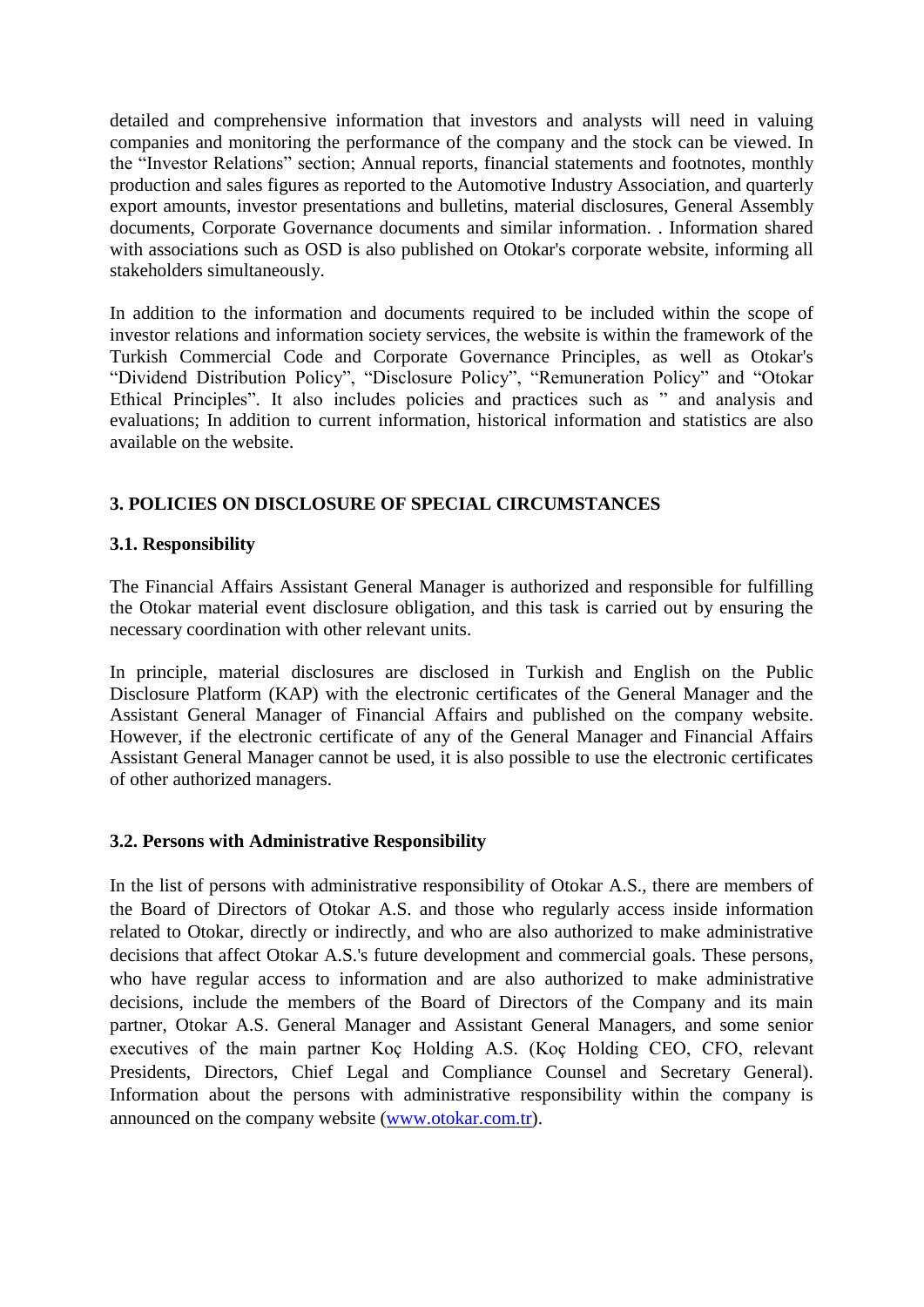#### <span id="page-6-0"></span>**3.3. Public Disclosure of Inside Information**

In all matters determined by the capital market legislation and within the scope of the relevant legislation, in the event that a significant change occurs or is learned in the activities, financial structures and management/capital relations of Otokar's non-public subsidiaries, apart from the cases where the public disclosure is postponed, Otokar will make it to the Public Disclosure Platform. public disclosure is made immediately. The information disclosed to the public may not contain information that will hinder Otokar's competitive power and cause consequences that may cause harm to shareholders and other stakeholders, except for legal obligations. Information within the scope of trade secrets is not disclosed.

After the announcement of the disclosure on the PDP system by the Investor Relations Unit and the Corporate Communications Department, a statement can be made on the subject.

## <span id="page-6-1"></span>**3.4. Ensuring the Confidentiality of Inside Information**

Other parties in communication with Otokar employees who have inside information are informed, in principle, in writing or using electronic media, that they are obliged to protect the confidentiality of this information during the formation of the material event and from the occurrence of the material event until its disclosure.

As a general principle, Otokar and those working on behalf of Otokar cannot, under any circumstances, share information that has not yet been disclosed to the public and that could be considered as a special case, with third parties. In case it is determined that insider information has been disclosed to third parties unintentionally by these persons, if it is concluded that the confidentiality of the information cannot be ensured within the scope of CMB regulations, a material event disclosure is made.

In the event that the disclosure of the information is postponed, at the time of the postponement decision, the persons who have the information subject to the postponement are informed about the obligations in the regulations and the sanctions to be applied in case of violation of the said obligations. In addition, a clause on confidentiality is added to the contracts signed with parties other than Otokar and those working on behalf of and on behalf of Otokar with information on the subject of postponement, and it is aimed that these persons take the necessary measures for the confidentiality of the information subject to postponement.

#### <span id="page-6-2"></span>**3.5. Postponement of Public Disclosure of Insider Information**

Otokar, on its own responsibility, may delay the disclosure of inside information to the public in order not to harm its legitimate interests, provided that it does not mislead investors and that it can ensure that this information is kept confidential. In this case, Otokar takes all possible measures to ensure the confidentiality of internal information in accordance with the capital market legislation. In cases where a special decision, including the postponement of the information, is not taken by the Board of Directors regarding the transaction subject to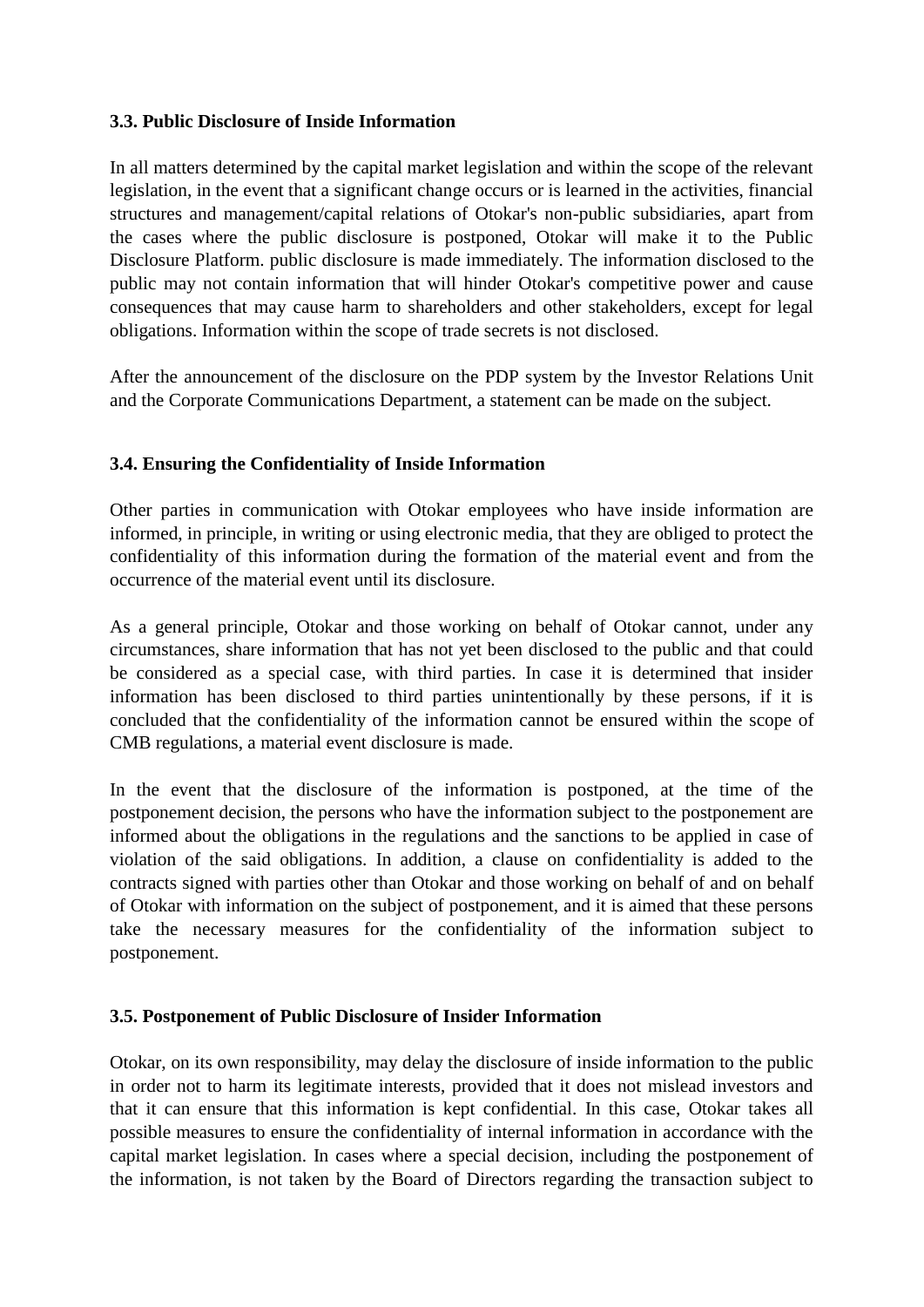postponement, whether the disclosure of information will be subject to postponement is decided by the General Manager, who is authorized by the Otokar Board of Directors, by taking the opinion of the Assistant General Manager of Financial Affairs..

#### <span id="page-7-0"></span>**3.6. Fulfilling the Verification Obligation**

Otokar monitors the news and content about Otokar in the main national press organs, digital channels and social media platforms through the media monitoring agency it has agreed with in the country. In this context, the news published every morning is forwarded to Otokar's Senior Managers, Investor Relations Unit and Corporate Communications Unit. In addition, news about Otokar is followed on the subscribed data broadcasting channel.

In case of existence of news or rumors about Otokar, which may affect the value of capital market instruments or the decisions of investors, which are announced to the public for the first time through media organs or other means of communication, or with a different content than the information previously announced to the public, they are correct or An explanation is given as to whether it is sufficient. Comments, analyses, evaluations and estimates based on publicly disclosed information about Otokar are excluded from this scope.

In the evaluation of whether a material event disclosure will be made within the scope of the verification obligation, the circulation or awareness of the press-media organ in which the news is published is taken into consideration.

In principle, the following principles are applied by Otokar in fulfilling its verification obligation:

a. If the news is not important enough to be included in the definition of inside information, no explanation is made about the subject in principle. On the other hand, whether it would be beneficial to make a press release about such a news that does not require a material disclosure in accordance with the CMB regulations is evaluated by the Deputy General Directorate of Financial Affairs and the Corporate Communications Department.

b. If a material disclosure or other public disclosure tools within the scope of CMB regulations have been made before for inside information, no action is taken.

c. In principle, no comments are made on inside information that has been postponed or questions from the media about issues that are not on the agenda, as well as rumors, rumors and news that are evidently unfounded.

d. If there is a news that may be considered as inside information and that may affect the value of Otokar shares and the investor's decision, which contains an incorrect or important error or deficiency, a material event disclosure is made.

e. In case the news published in the media is about a situation whose public disclosure has been postponed;

- In the event that the news contains accurate and important information that may affect the investor's decision, the reasons for the postponement are deemed to have disappeared, limited to the information in question, and a material event disclosure is made immediately, limited to this information.

- In case the news contains information that is incorrect, inaccurate or has significant deficiencies, no disclosure may be made, since insider information will not leak.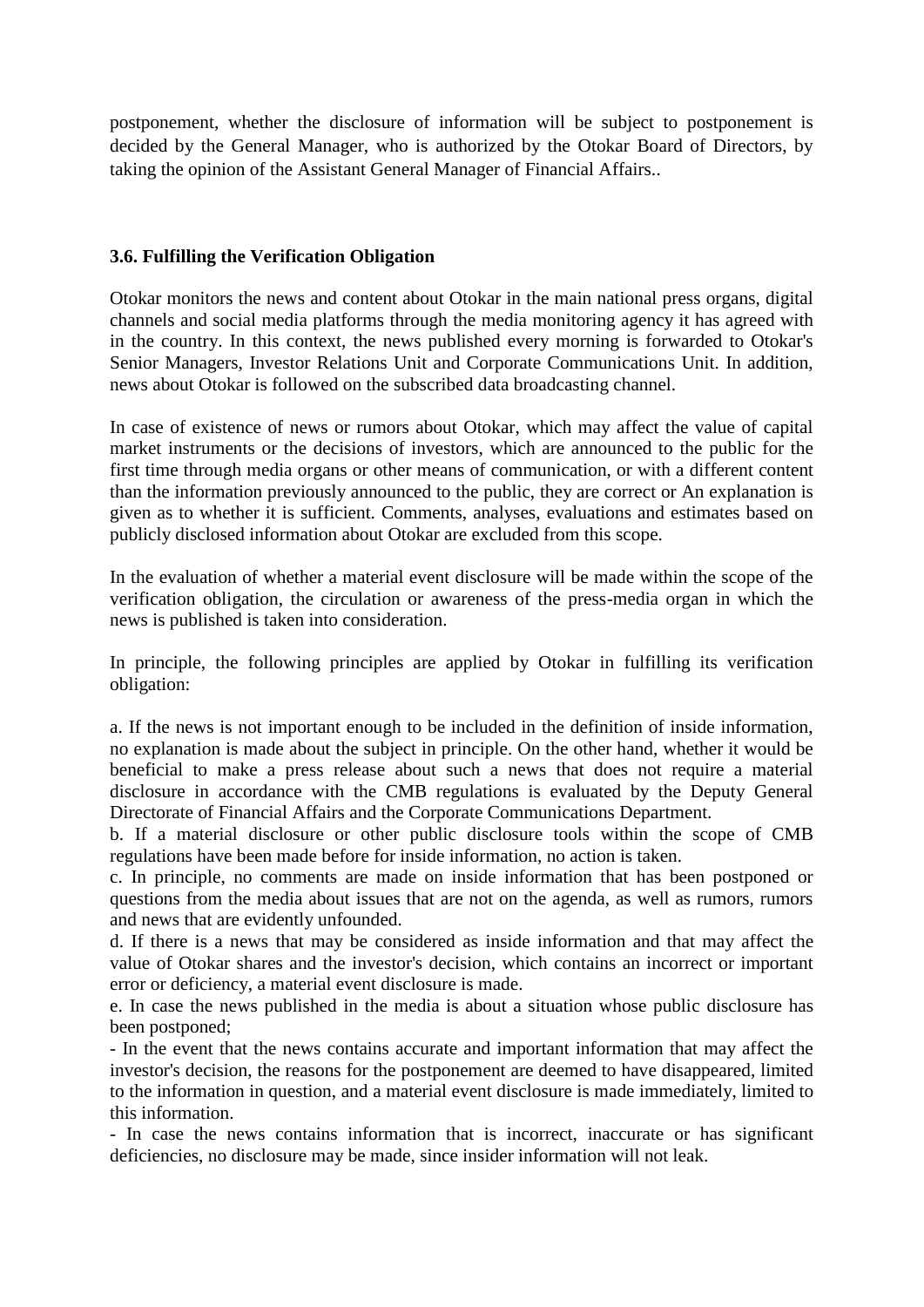f. If deemed necessary to protect the interests of Otokar and its investors, a material event disclosure may also be made for unfounded news or matters deemed beneficial.

g. Regardless of the material event disclosure, if deemed appropriate by the Corporate Communications Department, press release or information to the public can be made through Otokar's corporate social media accounts.

## <span id="page-8-0"></span>**3.7. Disclosure of Future Evaluations**

Otokar may disclose its future assessments to the public within the framework of the principles set forth in the capital market legislation. The following principles are complied with in the statements to be made regarding future evaluations:

- Forward-looking assessments and the basic assumptions based on these assessments can be disclosed, in principle, four times a year at the most, following the disclosure of quarterly financial statements to the public.
- The disclosure can be made through the investor presentation published on the Public Disclosure Platform and the corporate website of the company and/or the annual report prepared quarterly or, when necessary, through a material disclosure.
- The statement clearly and unequivocally states that actual results may differ materially from expectations due to possible risks and uncertainties and other factors.
- When a significant change occurs in the assessments disclosed to the public, in other words, if the forecasts and bases in the previously disclosed future information do not materially materialize or if it is understood that they will not materialize, material event disclosures are made and the changes in expectations are shared with the investors.
- If there is a significant difference between the expectations previously announced to the public and the realizations, the reasons for these differences are also included in the expectations to be announced to the public by updating them at the place where the relevant statement is made regarding the future evaluations.
- Forward-looking evaluations may include, but are not limited to, information on investments, turnover expectations, profitability ratios, foreign revenues and exports.

## <span id="page-8-1"></span>**4. OTHER PUBLIC DISCLOSURE POLICIES**

## <span id="page-8-2"></span>**4.1. Use of Partnership Rights**

Within the framework of the TCC and CMB regulations and the provisions of the Otokar Articles of Association, information and documents such as prospectuses, announcement texts, and information documents regarding the general assembly, capital increase, dividend payments, merger and demerger transactions are announced on the Public Disclosure Platform within the time limit, and the shareholders are informed. In addition to the places specified in the regulation, these documents are announced on the Otokar website on the same day, making it easier for investors to access these documents.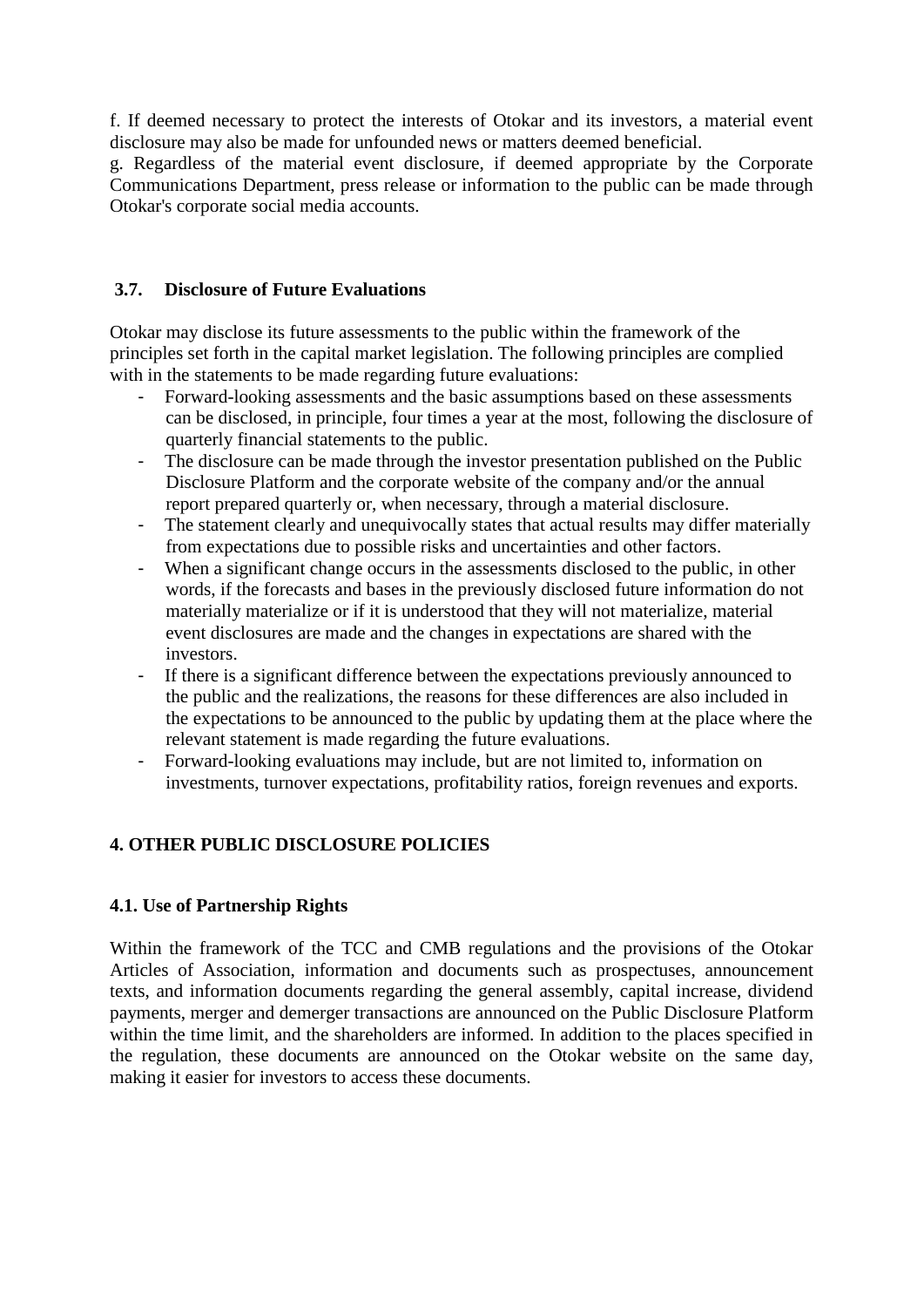#### <span id="page-9-0"></span>**4.2. Public Disclosure of Financial Statements**

Otokar's financial statements are prepared on a consolidated basis in accordance with Turkish Financial Reporting Standards within the framework of CMB regulations and are disclosed to the public quarterly within the periods determined by the CMB. The annual consolidated financial statements are subject to full scope, while the semi-annual consolidated financial statements are subject to review. Otokar consolidated financial statements and footnotes prepared in Turkish and English can be accessed retrospectively on the Otokar website.

Before the consolidated financial statements and their footnotes are disclosed to the public, they are submitted for the approval of the Board of Directors with the approval of the Audit Committee within the framework of the CMB regulations. After the declaration of responsibility is signed, the financial statements, footnotes and the independent audit report, if any, are disclosed on the Public Disclosure Platform.

In addition to the information disclosed in the consolidated financial statements, additional information such as finalized orders and profitability ratios may be disclosed in the investor presentations prepared for each financial statement period, in order to enable the investors to perform the analysis requested.

#### <span id="page-9-1"></span>**4.3. Public Disclosure of Annual Reports**

Otokar prepares its annual reports for the same periods as its financial statements and discloses them to the public in accordance with the procedure determined by the CMB. The content of the Annual Report is based on international standards; It is prepared in accordance with TCC and CMB Regulations and CMB corporate governance principles. The annual report is prepared by the Assistant General Manager of Financial Affairs and submitted to the approval of the Board of Directors with the approval of the Audit Committee; It is disclosed to the public after the approval of the Board of Directors.

Although it is essential that the annual report be disclosed to the public together with Otokar's financial statements, it may not always be possible to disclose it simultaneously with the financial statements, especially since the annual report is prepared in print. In this case, after the annual report financial statements; however, it is announced to the public at least three weeks before the ordinary general assembly meeting and in any case within the period determined within the framework of the CMB regulations, by publishing it on the Public Disclosure Platform and Otokar's website together with the statement of responsibility.

Printed copies of the annual report, which can be accessed on the website in Turkish and English, can be obtained from Otokar's Corporate Communications and Investor Relations departments.

In addition, the quarterly activity reports prepared on a quarterly basis are announced to the public through the Public Disclosure Platform and presented to the information of the investors in Turkish on the company website.